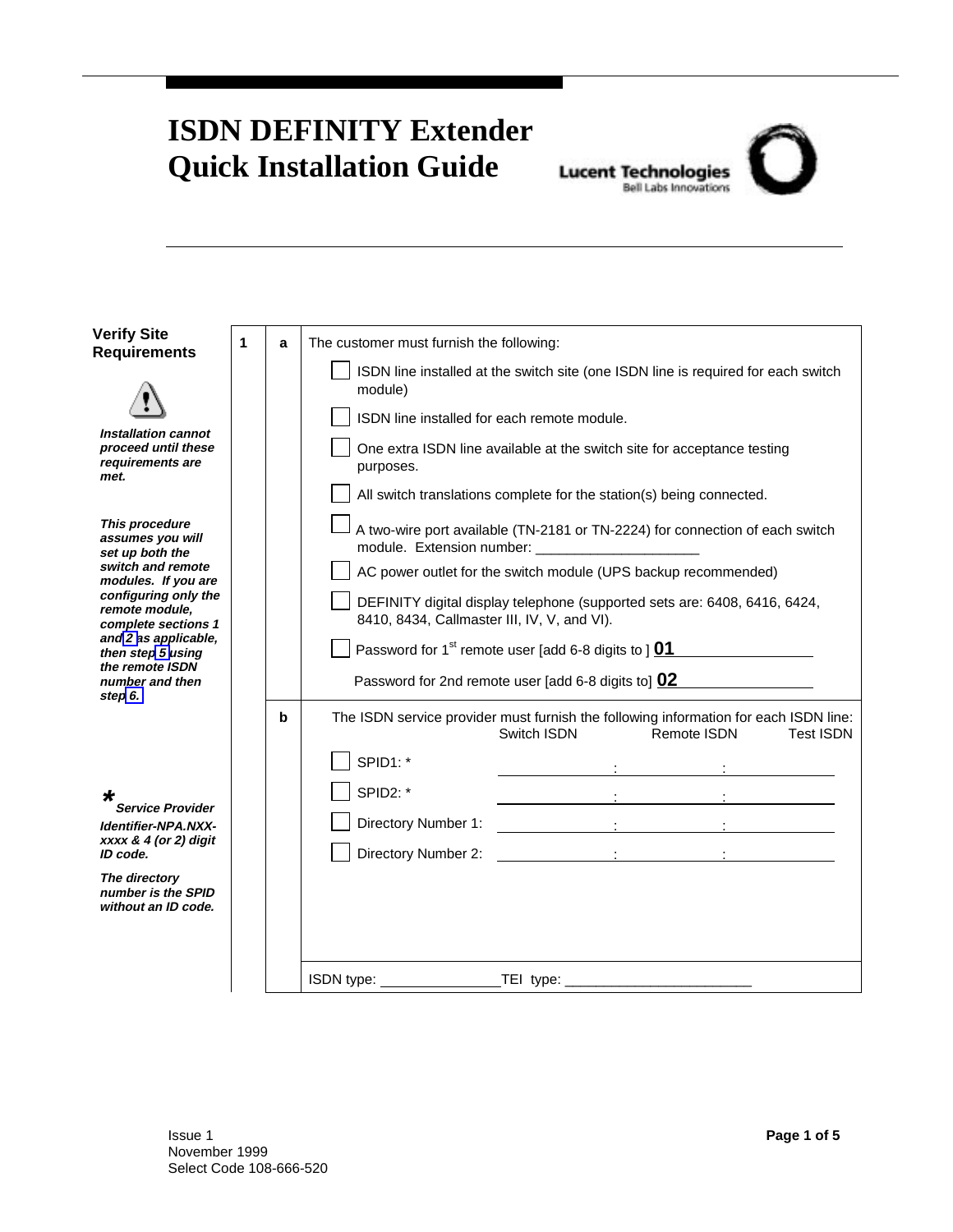<span id="page-1-0"></span>

| <b>Verify Installation</b><br><b>Materials</b>                                                                                  |                                                                                                                                                                                                                                                                                                                                       | c<br>Inspect the installation package(s) for missing or damaged material:<br>switch module<br>remote module<br>AC adapter<br>AC adapter<br>D8W cord<br>mounting cord with RJ45 connector<br>mounting cord with RJ45 connector<br>d<br>To configure the unit on site, you will also need:<br>PC/Notebook with a communications package such as HyperTerminal<br>Straight cable-9-pin male connector (25-pin adapter may be needed) on one<br>end and a female on the other |
|---------------------------------------------------------------------------------------------------------------------------------|---------------------------------------------------------------------------------------------------------------------------------------------------------------------------------------------------------------------------------------------------------------------------------------------------------------------------------------|---------------------------------------------------------------------------------------------------------------------------------------------------------------------------------------------------------------------------------------------------------------------------------------------------------------------------------------------------------------------------------------------------------------------------------------------------------------------------|
| <b>Connect the</b><br>modules                                                                                                   | $\mathbf 2$                                                                                                                                                                                                                                                                                                                           | Refer to Figure 1 below to connect the DEFINITY Extender units. DO NOT connect the<br>transformers to electrical outlets at this time.                                                                                                                                                                                                                                                                                                                                    |
| <b>Installation does</b><br><b>NOT include</b><br>connections to<br>data equipment.<br>This is a<br>customer<br>responsibility. | <b>ECS</b><br><b>PBX</b><br>PO RT<br>困                                                                                                                                                                                                                                                                                                | <b>SWITCH LOCATION</b><br><b>REMOTE LOCATION</b><br><b>BRI</b><br>BRI<br>Definity<br><b>ISDN</b><br>Line<br>Line<br>Jack<br>Jack<br>ISDN +12 VDC<br>COM <sub>1</sub><br>ANALOG DEVICE COM 1<br>ISDN +12 VDC<br><b>PORT</b><br>ľÌ<br>$\sqrt{88880}$ o<br>⊕<br>陌<br>Ñ<br>$\circ$ ೀಾಂ $\circ$ ⊠<br>Q<br><b>Switch Module</b><br><b>Remote Module</b><br><b>Data</b><br><b>System</b><br><b>Telephone</b><br>0<br>П<br>Workstation<br><b>Fax Machine</b>                      |
| Set Up PC<br><b>Connection for</b><br>administration                                                                            | 3<br>You will need to use a communications package - for example, HyperTerminal - to<br>configure and test the ISDN DEFINITY Extender. Attach one end of the RS-232 cable to<br>your PC's COM1 port and the other end to the RS-232 connector on the switch module.<br>The steps below describe a first time setup for HyperTerminal. |                                                                                                                                                                                                                                                                                                                                                                                                                                                                           |
|                                                                                                                                 | a<br>b                                                                                                                                                                                                                                                                                                                                | Access: Start button > Programs > Accessories > HyperTerminal folder ><br>HyperTerminal icon.<br>Type 2100 for the new modem connection and click OK.                                                                                                                                                                                                                                                                                                                     |
| Page 2 of 5                                                                                                                     |                                                                                                                                                                                                                                                                                                                                       |                                                                                                                                                                                                                                                                                                                                                                                                                                                                           |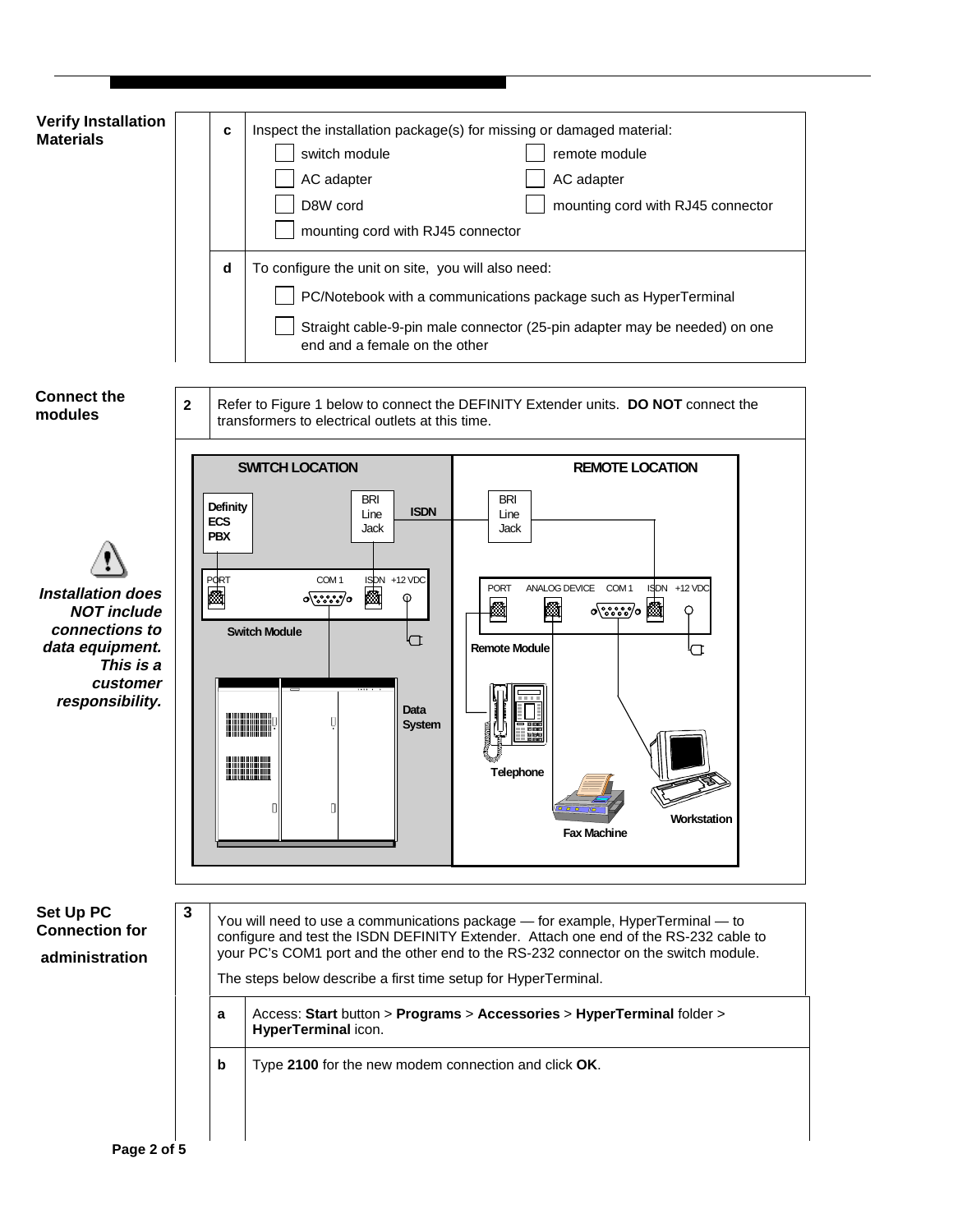|                                               |   | c                                                                                                                         | At the Phone Number dialog, select Connect using = Direct to COM1 (ignore other<br>settings) and click OK.                                                          |
|-----------------------------------------------|---|---------------------------------------------------------------------------------------------------------------------------|---------------------------------------------------------------------------------------------------------------------------------------------------------------------|
|                                               |   | d                                                                                                                         | At the COM1 Properties dialog, set the parameters to 57600, 8, none, 1 and hardware<br>flow control and click OK.                                                   |
|                                               |   | е                                                                                                                         | When the HyperTerminal window appears, it will be blank — that is, there is no logon<br>prompt.                                                                     |
|                                               |   | f                                                                                                                         | Click on File, then Properties. Select Settings tab and go to Emulation window.<br>Select VT100 and then click OK.                                                  |
|                                               |   | g                                                                                                                         | Plug the switch module power cord into the wall outlet.                                                                                                             |
|                                               |   | h                                                                                                                         | Watch the LED light on the top of the switch module. After you see 3 sets of 8 yellow<br>flashes type at@menu.                                                      |
| <b>Administer the</b><br><b>Switch Module</b> | 4 | The switch module will be administered using your PC. You will need to refer to the<br>information obtained in section 1. |                                                                                                                                                                     |
|                                               |   | a                                                                                                                         | Select 1 for "Configure ISDN" from the Main Menu. From the configuration menu, press<br>1 for "Set Switch Type". Press the number for the ISDN Network Switch Type. |
|                                               |   | b                                                                                                                         | Select 2 for "Set SPID1". Enter the number for the first SPID number for the switch<br>module. Press Enter to accept the information.                               |
|                                               |   | c                                                                                                                         | Select 3 for "Set SPID2". Enter the second SPID number for the switch module. Press<br>Enter to accept the information.                                             |
|                                               |   | d                                                                                                                         | Select 4 for "Set DN1". Enter the first DN number for the Switch module. Press <b>Enter</b><br>to accept the information.                                           |
|                                               |   | е                                                                                                                         | Select 5 for "Set DN2". Enter the second DN number for the Switch module. Press<br>Enter to accept the information.                                                 |
|                                               |   | $\mathbf f$                                                                                                               | Verify the "TEI" (Terminal Endpoint Identifier) is set to AUTO unless the LEC has<br>specified FIXED TEI.                                                           |
|                                               |   |                                                                                                                           | ■EXI from the "Configure ISDN Menu" and type a "Y" at the prompt to save your input.                                                                                |
|                                               |   | g                                                                                                                         | Select 2 "Configure System" from the Main Menu. Type 1 for "Passwords". Enter the<br>system administrator password.                                                 |
|                                               |   | h                                                                                                                         | Select 2 for "Change Password". Enter the password for the remote user and press<br>Enter.                                                                          |
|                                               |   | L                                                                                                                         | Exit from the menu by highlighting "exit" and pressing Enter. Repeat until you<br>completely exit the DEFINITY Extender menu.                                       |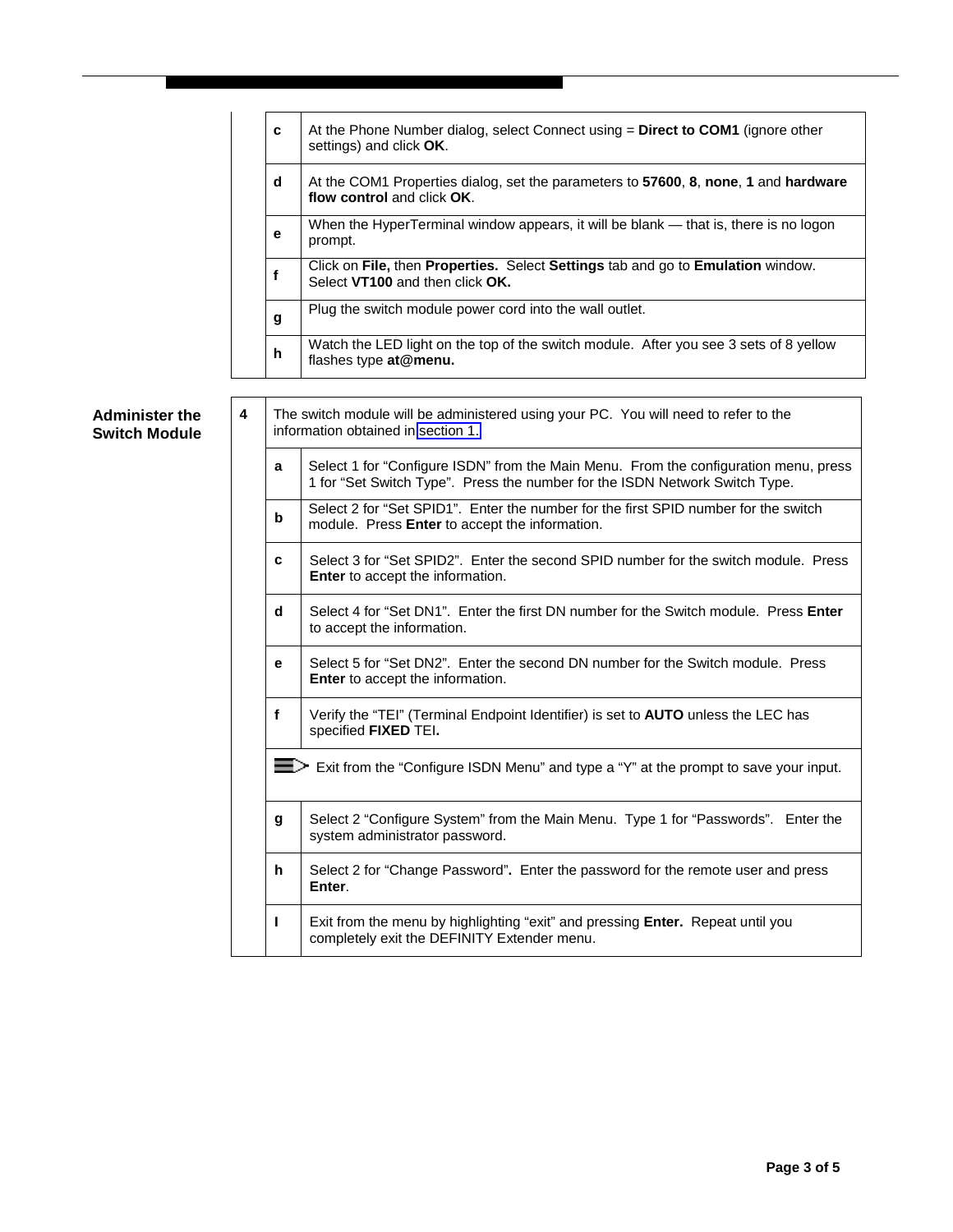<span id="page-3-0"></span>

| <b>Administer the</b><br><b>Remote Module</b><br>for testing at the<br>switch site | 5 |              | You will administer the remote module using the display on the telephone.                                                                                                                                                                                                                                                         |  |  |
|------------------------------------------------------------------------------------|---|--------------|-----------------------------------------------------------------------------------------------------------------------------------------------------------------------------------------------------------------------------------------------------------------------------------------------------------------------------------|--|--|
|                                                                                    |   | a            | Plug the remote module power cord into the wall outlet. (You will need a second<br>electrical outlet for this purpose.)                                                                                                                                                                                                           |  |  |
|                                                                                    |   | b            | The following display appears on the telephone:                                                                                                                                                                                                                                                                                   |  |  |
| Use the DROP                                                                       |   |              | 2: OK 3: Next                                                                                                                                                                                                                                                                                                                     |  |  |
| button for 8400<br>and Callmaster<br>sets. Use REDIAL<br>for 6400 series<br>set.   |   |              | Go Online?                                                                                                                                                                                                                                                                                                                        |  |  |
|                                                                                    |   |              | Press 3 on the touch-tone pad for Next. Then select Set ISDN Parameters? by<br>entering 2.                                                                                                                                                                                                                                        |  |  |
|                                                                                    |   | c            | Press 2 to select Set Switch Type. Press 3 until you see the network switch type from<br>page 1. Press 2 for OK, then 3 for NEXT.                                                                                                                                                                                                 |  |  |
|                                                                                    |   | d            | Press 2 to Set SPID 1. Enter the SPID1 number for the test ISDN. Press DROP or<br>REDIAL to accept. Press 3 for Next.                                                                                                                                                                                                             |  |  |
|                                                                                    |   | е            | Press 2 to Set SPID 2. Enter the SPID2 number for the test ISDN. Press DROP or<br>REDIAL to accept. Press 3 for Next.                                                                                                                                                                                                             |  |  |
|                                                                                    |   | $\mathbf f$  | Press 2 to Set DN1. Enter the first directory number for the test ISDN. Press DROP or<br>REDIAL to accept. Press 3 for Next.                                                                                                                                                                                                      |  |  |
|                                                                                    |   | g            | Press 2 to Set DN2. Enter the second directory number for the test ISDN. Press<br>DROP or REDIAL to accept. Press 3 for Next.                                                                                                                                                                                                     |  |  |
|                                                                                    |   | h.           | Press 2 to Set TEI. If TEI SET TO Auto appears select 2 for OK. Otherwise press 3<br>until TEI set for Auto appears, then press 2 to accept.                                                                                                                                                                                      |  |  |
|                                                                                    |   | i.           | Select 1 for Prev until Save Changes? Appears. Press 2 to OK.                                                                                                                                                                                                                                                                     |  |  |
|                                                                                    |   | j            | From Set ISDN Parameters? Press 3 for Next until Set Dial Numbers appears.<br>Press 2 to select this option. Press 2 again to select Set PBX Phone Number? Enter<br>the first directory number for the switch module ISDN. Include a 9 or any other digits<br>necessary to make the call. Press the DROP or REDIAL key to accept. |  |  |
|                                                                                    |   | k            | Press 3 for Next then 2 for Set Rem Phone Number? Enter the first directory number<br>from the test ISDN. Press Drop or Reset to accept.                                                                                                                                                                                          |  |  |
|                                                                                    |   | L            | Press 1 until Set Dial Numbers? appears, then press 3 until Set COD Parameters?<br>appears. Press 2 to accept.                                                                                                                                                                                                                    |  |  |
|                                                                                    |   | m            | Set COD Mode? will appear. Press 2.                                                                                                                                                                                                                                                                                               |  |  |
|                                                                                    |   | n            | You must set the COD mode to match the set used. Press 3 until the correct mode<br>appears. For sets in a forced ACD, press 2 for Voice Mode. For Callmaster sets,<br>press 2 for Lamp Mode. For all other situations, press 2 for Ring Mode.                                                                                     |  |  |
|                                                                                    |   | $\mathbf{o}$ | Press 1 until you reach Go Online?                                                                                                                                                                                                                                                                                                |  |  |
|                                                                                    |   | units.       | This concludes the basic setup for the ISDN DEFINITY Extender. You must now test the                                                                                                                                                                                                                                              |  |  |